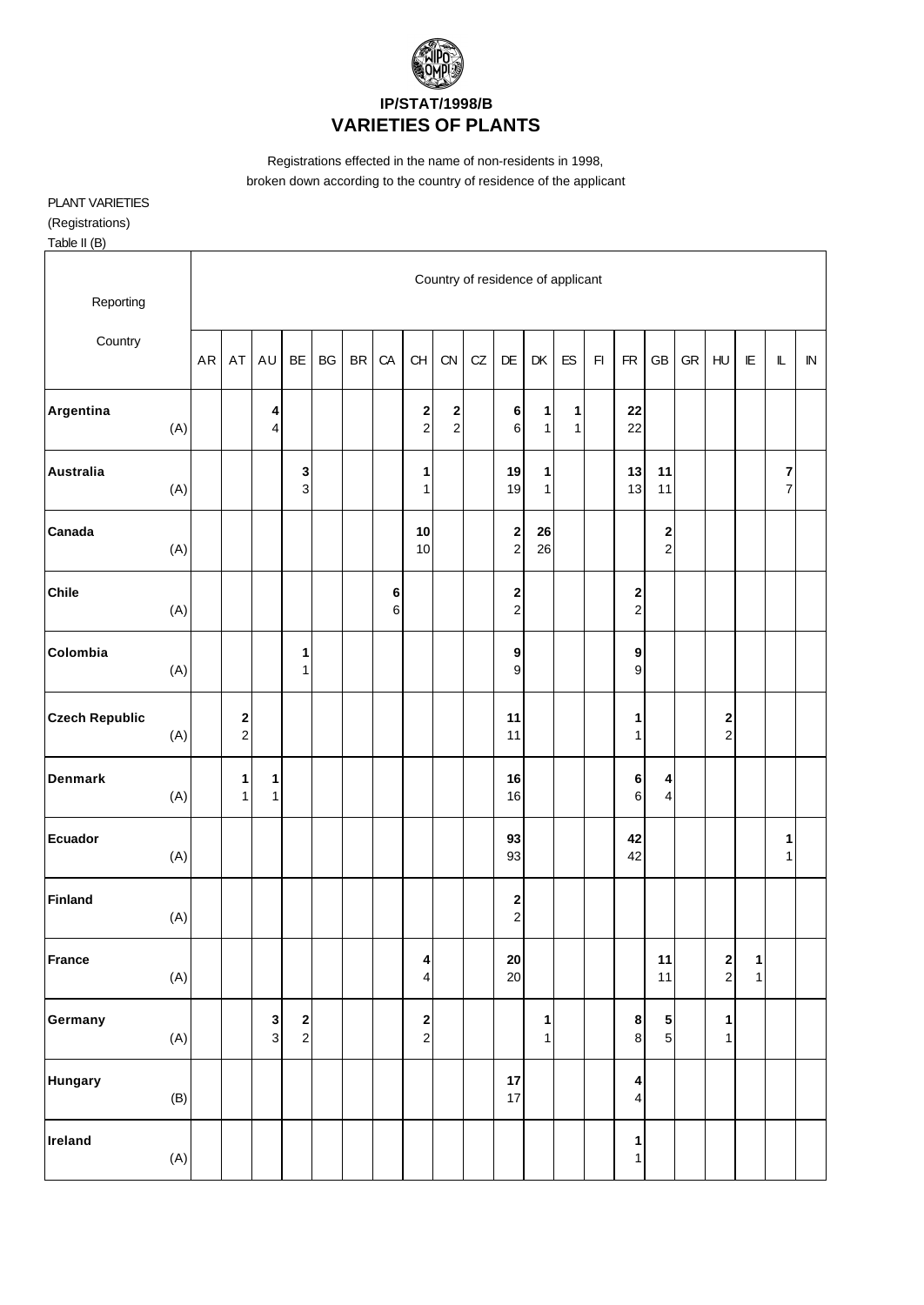

Enregistrements effectués au nom de non-résidents en 1998, répartis selon le pays de résidence du déposant

> OBTENTIONS VÉGÉTALES (Enregistrements) Tableau II (B)

|                   |                                          |                      |                        |    |    |            |           | Pays de résidence du déposant |               |        |           |           |                              |                   |            |                                             |                   |                                |                  |                                |
|-------------------|------------------------------------------|----------------------|------------------------|----|----|------------|-----------|-------------------------------|---------------|--------|-----------|-----------|------------------------------|-------------------|------------|---------------------------------------------|-------------------|--------------------------------|------------------|--------------------------------|
| $\Pi$             | JP                                       | $\mathsf{KR}\xspace$ | $\mathsf{L}\mathsf{I}$ | LU | MX | NL         | <b>NO</b> | <b>NZ</b>                     | PL            | PT     | <b>RO</b> | <b>RU</b> | <b>SE</b>                    | SK                | ${\sf TR}$ | US                                          | ZA                | Others<br>Autres               | <b>TOTAL</b>     | Pays                           |
| $\frac{2}{2}$     | 1<br>1                                   |                      |                        |    |    |            |           | 13<br>13                      |               |        |           |           |                              |                   |            | 33<br>33                                    | 1<br>$\mathbf{1}$ | $\mathbf{2}$<br>$\overline{2}$ | 90               | Argentine<br>90(A)             |
| 1<br>$\mathbf{1}$ | $10$<br>10                               |                      |                        |    |    | 24<br>24   |           | $\bf8$<br>$\mathbf{8}$        |               | 1<br>1 |           |           |                              | 1<br>$\mathbf{1}$ |            | 22<br>22                                    |                   | 1<br>1                         | 123<br>123(A)    | <b>Australie</b>               |
|                   |                                          |                      |                        |    |    | 15<br>15   |           |                               |               |        |           |           | $\frac{2}{2}$                |                   |            | 35<br>35                                    |                   |                                | 92               | Canada<br>92(A)                |
|                   |                                          |                      |                        |    |    |            |           | ${\bf 5}$<br>5 <sup>1</sup>   |               |        |           |           |                              |                   |            | 11<br>11                                    |                   |                                | 26               | Chili<br>26(A)                 |
| 1<br>$\mathbf{1}$ |                                          |                      |                        |    |    | 26<br>26   |           |                               |               |        |           |           |                              |                   |            | $\frac{2}{2}$                               |                   |                                | 48               | Colombie<br>48 (A)             |
|                   |                                          |                      |                        |    |    | 12<br>12   |           |                               |               |        |           |           |                              | 5<br>5            |            |                                             |                   |                                | 33               | République<br>tchèque<br>33(A) |
|                   |                                          |                      |                        |    |    | 3<br>3     |           |                               |               |        |           |           | 7<br>$\overline{7}$          |                   |            |                                             |                   |                                | 38               | Danemark<br>38(A)              |
|                   |                                          |                      |                        |    |    | 43<br>43   |           |                               |               |        |           |           |                              |                   |            | 14<br>14                                    |                   |                                | 193<br>193(A)    | Équateur                       |
|                   |                                          |                      |                        |    |    | 1<br>1     |           |                               |               |        |           |           |                              |                   |            |                                             |                   |                                | 3                | Finlande<br>3(A)               |
| 16<br>16          | $\begin{array}{c} \n2 \\ 2\n\end{array}$ |                      |                        |    |    | 40<br>40   |           |                               |               |        |           |           | $\mathbf{1}$<br>$\mathbf{1}$ |                   |            | ${\bf 28}$<br>28                            |                   |                                | 125<br>125 $(A)$ | France                         |
|                   |                                          |                      |                        |    |    | 22<br>22   |           |                               | $\frac{3}{3}$ |        |           |           | 1<br>$\mathbf{1}$            |                   |            | 1<br>1                                      |                   |                                | 49               | Allemagne<br>49 <sub>(A)</sub> |
| 1<br>$\mathbf{1}$ |                                          |                      |                        |    |    | $12$<br>12 |           |                               |               |        |           |           |                              |                   |            | $\begin{array}{c} \n2 \\ \n2 \n\end{array}$ |                   |                                | 36               | Hongrie<br>36(B)               |
|                   |                                          |                      |                        |    |    |            |           |                               |               |        |           |           |                              |                   |            |                                             |                   |                                | $\mathbf{1}$     | Irlande<br>1(A)                |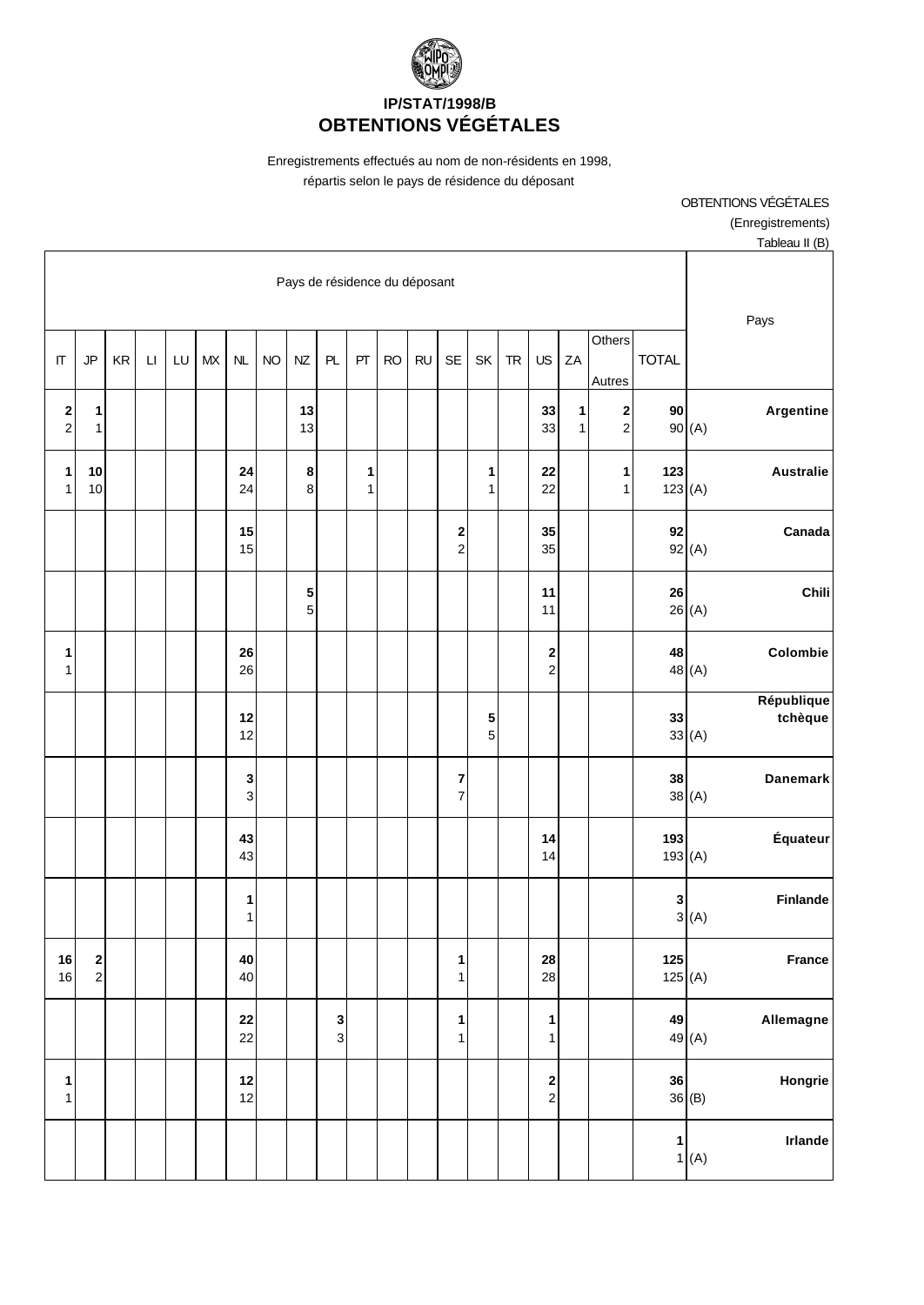

Registrations effected in the name of non-residents in 1998, broken down according to the country of residence of the applicant

## PLANT VARIETIES

(Registrations)

Table II (B)

| Reporting             |     |    |                   |                                 |                                           |    |           |        |        |    | Country of residence of applicant |          |                                 |                             |                               |                            |                                      |            |                |     |                                    |                                          |
|-----------------------|-----|----|-------------------|---------------------------------|-------------------------------------------|----|-----------|--------|--------|----|-----------------------------------|----------|---------------------------------|-----------------------------|-------------------------------|----------------------------|--------------------------------------|------------|----------------|-----|------------------------------------|------------------------------------------|
| Country               |     | AR | AT                | AU                              | BE                                        | BG | <b>BR</b> | CA     | CH     | CN | CZ                                | DE       | DK                              | ES                          | F1                            | <b>FR</b>                  | <b>GB</b>                            | ${\sf GR}$ | H <sub>U</sub> | IE. | $\mathbb L$                        | ${\sf IN}$                               |
| <b>Israel</b>         | (A) |    |                   |                                 |                                           |    |           |        | 5<br>5 |    |                                   | 41<br>41 |                                 |                             |                               | 11<br>11                   | 1<br>$\mathbf{1}$                    |            |                |     |                                    |                                          |
| Italy                 | (B) |    |                   |                                 |                                           |    |           |        | 1<br>1 |    |                                   | 9<br>9   |                                 |                             |                               | 12<br>12                   |                                      |            |                |     |                                    |                                          |
| Japan                 | (A) |    |                   |                                 |                                           |    |           |        |        |    |                                   | 5<br>5   |                                 |                             |                               | 16<br>16                   | 5<br>$\sqrt{5}$                      |            |                |     | 25<br>25                           |                                          |
| <b>Netherlands</b>    | (A) |    |                   | $\boldsymbol{2}$<br>$\mathbf 2$ | $\overline{\mathbf{c}}$<br>$\overline{2}$ |    |           |        |        |    | 4<br>4                            | 30<br>30 | $\boldsymbol{9}$<br>$\mathsf g$ | ${\bf 5}$<br>$\overline{5}$ |                               | 12<br>12                   | 19<br>19                             |            |                |     | 7<br>$\overline{7}$                |                                          |
| <b>New Zealand</b>    | (A) |    |                   | 12<br>12                        |                                           |    |           | 1<br>1 |        |    |                                   | 13<br>13 | 4<br>$\overline{\mathbf{4}}$    |                             |                               | $\mathbf 2$<br>$\mathbf 2$ | 13<br>13                             |            |                |     | $\begin{array}{c} \n2 \end{array}$ |                                          |
| Norway                | (A) |    |                   |                                 |                                           |    |           |        |        |    |                                   | 19<br>19 | 14<br>14                        |                             | $\mathbf 2$<br>$\overline{c}$ |                            |                                      |            |                |     |                                    |                                          |
| Poland                | (A) |    | 1<br>1            |                                 | 1<br>$\mathbf{1}$                         |    |           |        |        |    |                                   | 91<br>91 | 20<br>20                        |                             |                               | 23<br>23                   |                                      |            |                |     | 26<br>26                           |                                          |
| Portugal              | (A) |    |                   | $\bf{2}$<br>$\mathbf 2$         |                                           |    |           |        |        |    |                                   | 13<br>13 |                                 |                             |                               |                            |                                      |            |                |     |                                    |                                          |
| Russian<br>Federation | (A) |    |                   |                                 |                                           |    |           |        |        |    | 1<br>1                            |          |                                 |                             |                               |                            |                                      |            |                |     |                                    |                                          |
| <b>South Africa</b>   | (A) |    |                   | 14<br>14                        |                                           |    |           |        |        |    |                                   | 15<br>15 |                                 |                             |                               | 5<br>$\sqrt{5}$            | $\boldsymbol{9}$<br>$\boldsymbol{9}$ |            |                |     | 14<br>14                           | $\begin{array}{c} \n2 \\ 2\n\end{array}$ |
| <b>Sweden</b>         | (A) |    |                   |                                 |                                           |    |           |        |        |    |                                   | 1<br>1   |                                 |                             | $\mathbf{1}$<br>$\mathbf{1}$  |                            | 1<br>$\mathbf{1}$                    |            |                |     |                                    |                                          |
| Switzerland           | (A) |    | 1<br>$\mathbf{1}$ |                                 |                                           |    |           |        |        |    |                                   | 29<br>29 |                                 |                             |                               | $12$<br>12                 | $\mathbf 3$<br>$\overline{3}$        |            |                |     |                                    |                                          |
| <b>United Kingdom</b> | (A) |    |                   |                                 | 4<br>4                                    |    |           |        |        |    |                                   | 12<br>12 | $\mathbf{1}$<br>1               |                             |                               | $\bf8$<br>$\bf 8$          |                                      |            |                |     |                                    |                                          |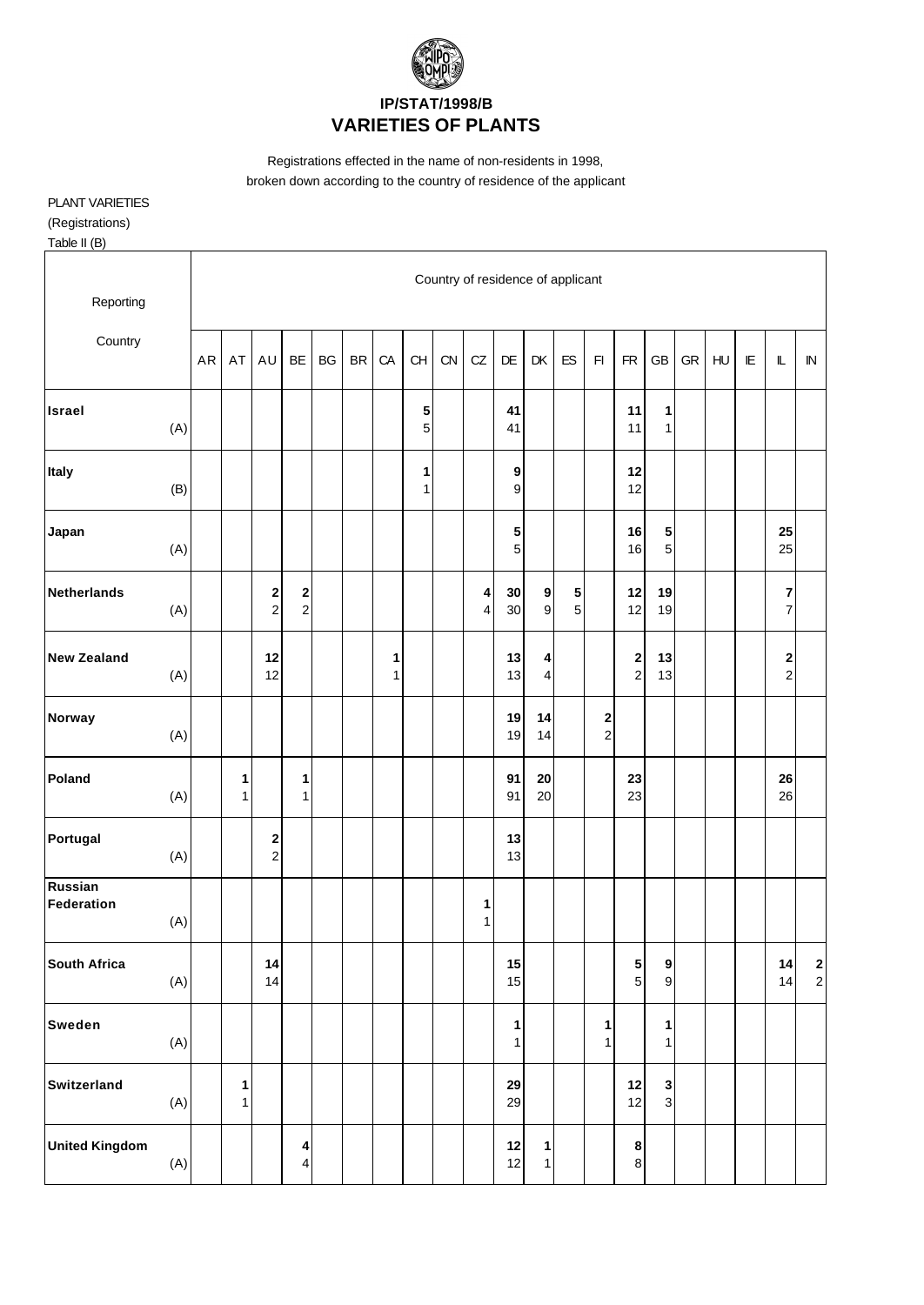

Enregistrements effectués au nom de non-résidents en 1998, répartis selon le pays de résidence du déposant

| Tableau II (B)                                                                  |               |                     |                              |                                    |           |                        |                                          |                               |           |                   |                                       |                                          |           |                                           |        |    |                        |    |                     |                                           |
|---------------------------------------------------------------------------------|---------------|---------------------|------------------------------|------------------------------------|-----------|------------------------|------------------------------------------|-------------------------------|-----------|-------------------|---------------------------------------|------------------------------------------|-----------|-------------------------------------------|--------|----|------------------------|----|---------------------|-------------------------------------------|
| Pays                                                                            |               |                     |                              |                                    |           |                        |                                          | Pays de résidence du déposant |           |                   |                                       |                                          |           |                                           |        |    |                        |    |                     |                                           |
|                                                                                 | <b>TOTAL</b>  | Others<br>Autres    | ZA                           | US                                 | <b>TR</b> | SK                     | <b>SE</b>                                | <b>RU</b>                     | <b>RO</b> | PT                | PL                                    | NZ                                       | <b>NO</b> | NL                                        | $M\!X$ | LU | $\mathsf{L}\mathsf{I}$ | KR | <b>JP</b>           | $\Pi$                                     |
| Israël                                                                          | 123<br>123(A) |                     |                              | 1<br>1                             |           |                        |                                          |                               |           |                   |                                       | 2<br>$\overline{c}$                      |           | 48<br>48                                  |        |    |                        |    | 11<br>11            | 3<br>$\mathbf{3}$                         |
| Italie<br>54(B)                                                                 | 54            | 7<br>$\overline{7}$ |                              | 3<br>3                             |           |                        |                                          |                               |           |                   |                                       |                                          |           | 21<br>21                                  |        |    |                        |    | 1<br>$\mathbf{1}$   |                                           |
| <b>Japon</b>                                                                    | 148<br>148(A) |                     |                              | 12<br>12                           |           |                        |                                          |                               |           |                   |                                       | 5<br>5                                   |           | 76<br>76                                  |        |    |                        |    |                     | 4<br>4                                    |
| Pays-Bas                                                                        | 119<br>119(A) | 11<br>11            |                              | 10<br>10                           |           |                        |                                          |                               |           |                   |                                       | 1<br>1                                   |           |                                           |        |    |                        |    | 5<br>$\sqrt{5}$     | $\overline{\mathbf{c}}$<br>$\overline{a}$ |
| Nouvelle-<br>Zélande<br>88 (A)                                                  | 88            |                     | $\mathbf{1}$<br>$\mathbf{1}$ | 11<br>11                           |           |                        | $\begin{array}{c} \n2 \\ 2\n\end{array}$ |                               |           |                   |                                       |                                          |           | 19<br>19                                  |        |    |                        |    | 8<br>8              |                                           |
| Norvège<br>49 (A)                                                               | 49            |                     |                              |                                    |           |                        | $\begin{array}{c} 2 \\ 2 \end{array}$    |                               |           |                   |                                       |                                          |           | 12<br>12                                  |        |    |                        |    |                     |                                           |
| Pologne                                                                         | 222<br>222(A) |                     |                              | 1<br>1                             |           |                        |                                          |                               |           |                   |                                       |                                          |           | 52<br>52                                  |        |    |                        |    | 7<br>$\overline{7}$ |                                           |
| Portugal<br>15(A)                                                               | 15            |                     |                              |                                    |           |                        |                                          |                               |           |                   |                                       |                                          |           |                                           |        |    |                        |    |                     |                                           |
| Fédération de<br><b>Russie</b><br>$\begin{bmatrix} 2 \\ 2 \\ (A) \end{bmatrix}$ |               | 1<br>$\mathbf{1}$   |                              |                                    |           |                        |                                          |                               |           |                   |                                       |                                          |           |                                           |        |    |                        |    |                     |                                           |
| Afrique du Sud                                                                  | 124<br>124(A) | 1<br>1              |                              | 35<br>35                           |           |                        |                                          |                               |           |                   |                                       |                                          |           | 22<br>22                                  |        |    |                        |    | 7<br>$\overline{7}$ |                                           |
| Suède<br>3(A)                                                                   | $\mathbf{3}$  |                     |                              |                                    |           |                        |                                          |                               |           |                   |                                       |                                          |           |                                           |        |    |                        |    |                     |                                           |
| <b>Suisse</b><br>67(A)                                                          | 67            |                     |                              | 1<br>1                             |           | $\bf 6$<br>$\,$ 6 $\,$ | $\begin{array}{c} \n2 \\ 2\n\end{array}$ |                               |           |                   | $\begin{array}{c} 2 \\ 2 \end{array}$ | $\begin{array}{c} \n2 \\ 2\n\end{array}$ |           | $\bf 6$<br>$6 \overline{6}$               |        |    |                        |    | 3<br>$\overline{3}$ |                                           |
| Royaume-Uni<br>42(A)                                                            | 42            |                     |                              | $\boldsymbol{9}$<br>$\overline{9}$ |           |                        |                                          |                               |           | 1<br>$\mathbf{1}$ |                                       |                                          |           | $\overline{\mathbf{7}}$<br>$\overline{7}$ |        |    |                        |    |                     |                                           |

OBTENTIONS VÉGÉTALES (Enregistrements)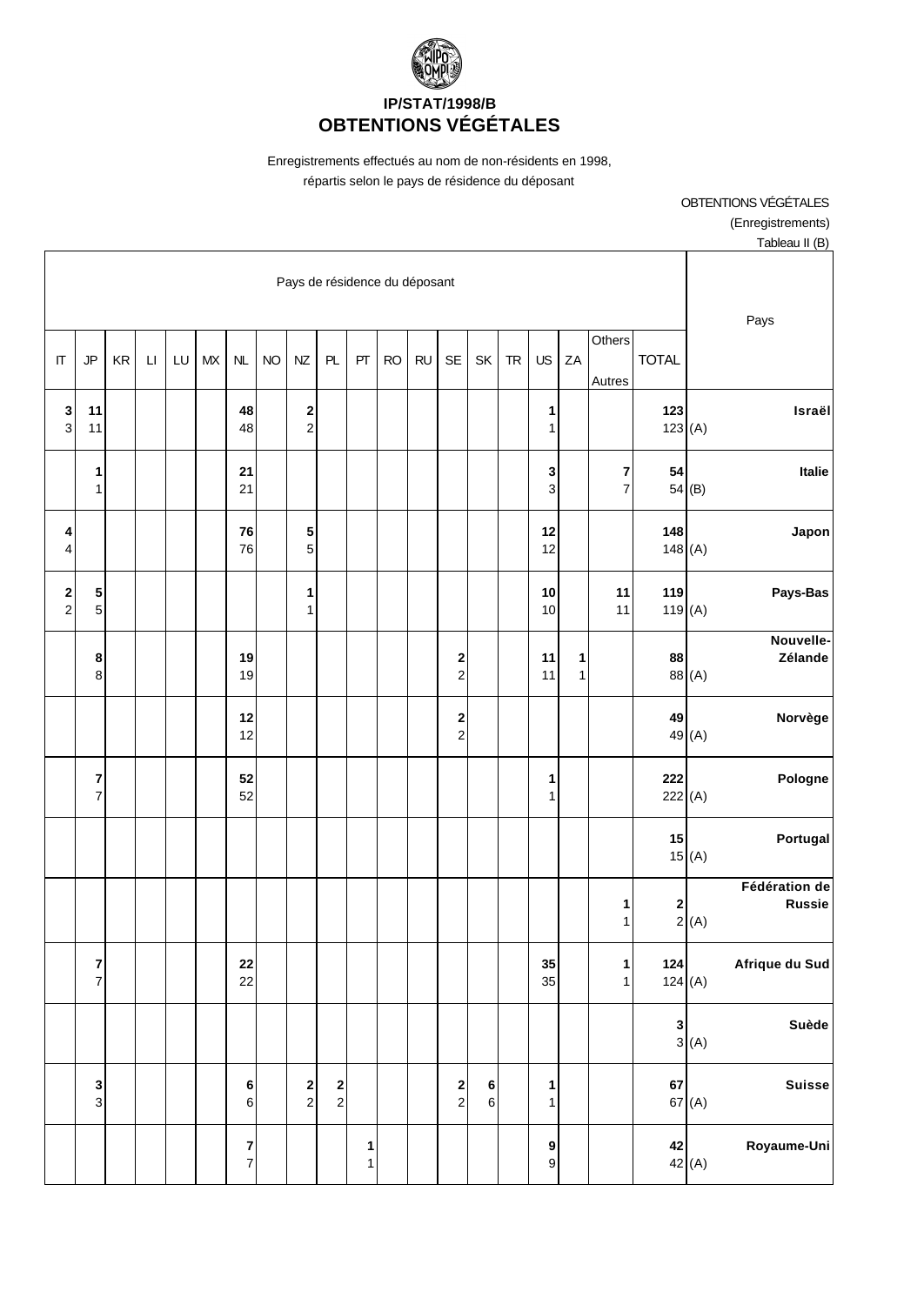

Registrations effected in the name of non-residents in 1998, broken down according to the country of residence of the applicant

## PLANT VARIETIES

(Registrations)

Table II (B)

| Reporting                                                 |            |          |    |          |          |    |           |        |          | Country of residence of applicant |        |               |          |    |    |           |          |    |                |   |          |                      |
|-----------------------------------------------------------|------------|----------|----|----------|----------|----|-----------|--------|----------|-----------------------------------|--------|---------------|----------|----|----|-----------|----------|----|----------------|---|----------|----------------------|
| Country                                                   |            | AR       | AT | AU       | BE       | BG | <b>BR</b> | CA     | CH       | CN                                | CZ     | DE            | DK       | ES | F1 | <b>FR</b> | GB       | GR | H <sub>U</sub> | E | L        | ${\sf IN}$           |
| <b>United States of</b><br>America                        | (A)<br>(B) |          |    | 14<br>13 | 20<br>20 |    |           | 8<br>8 |          |                                   |        | 63<br>1<br>62 | 40<br>40 |    |    | 27<br>27  | 24<br>24 |    |                |   | 12<br>12 | $2\vert$<br>$2\vert$ |
| <b>Uruguay</b>                                            | (A)        | 10<br>10 |    |          |          |    |           |        |          |                                   |        | 1<br>4        |          |    |    |           |          |    |                |   |          |                      |
| <b>Community</b><br><b>Plant Variety</b><br><b>Office</b> | (A)        |          |    | 5<br>5   |          |    |           | 1<br>1 | 11<br>11 |                                   | 4<br>∕ |               |          |    |    |           |          |    |                |   | 13<br>13 |                      |